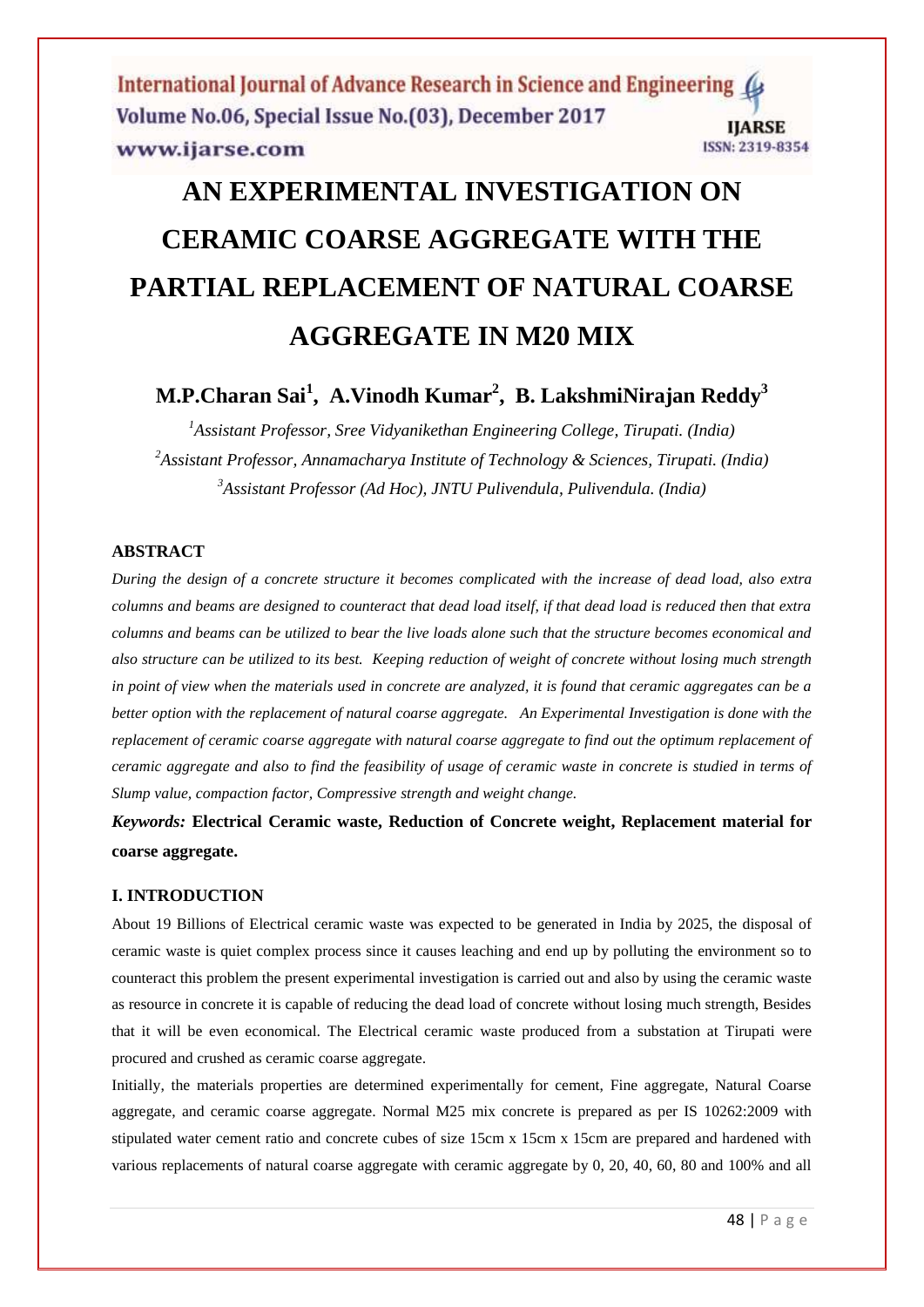#### International Journal of Advance Research in Science and Engineering ( Volume No.06, Special Issue No.(03), December 2017 **IJARSE** ISSN: 2319-8354 www.ijarse.com

the remaining parameters are maintained constant. At last compressive strength, Workability in terms of the slump and weight loss due to the addition of ceramic aggregate were determined and concluded, which elevates the feasibility of usage of ceramic aggregate concrete leading to concrete property enhancement and maintaining environmental safety.

# **II.MATERIAL PROPERTIES USED IN CONCRETE**

# **2.1 Cement**

Locally available OPC 53 Grade cement (Ultra Tech) was used for a preparation of concrete specimens. The various values obtained from the test conducted on cement were tabulated in Table 1

| S.No | Physical Property       | Value   |
|------|-------------------------|---------|
|      | Normal Consistency      | 30%     |
| 2    | Specific Gravity        | 3.10    |
| 3    | Initial Setting Time    | 91 Min  |
|      | Final Setting Time      | 330 Min |
|      | <b>Fineness Modulus</b> |         |

**Table.1. Physical Properties of Cement**

# **2.2 Natural Aggregate**

The Natural sand is retrieved from the river beds of Swarnamuki which flows in Near Tirupati City and Coarse Aggregate is obtained from the locally available quarry at Tirupati Rural. The Physical Properties of Natural aggregates both fine and coarse are shown in Table 2 and their gradation values are tabulated in Table 3.

| SI. No                      | Property              | Fine<br>Aggregate        | <b>Natural Coarse</b><br>aggregate | Ceramic waste<br>Aggregate<br>(Insulator bush) |
|-----------------------------|-----------------------|--------------------------|------------------------------------|------------------------------------------------|
|                             | Specific Gravity      | 2.62                     | 2.68                               | 2.50                                           |
| $\mathcal{D}_{\mathcal{L}}$ | Water absorption in % | $\mathfrak{D}$           | 0.12                               | 0.18                                           |
| 3                           | Impact value in %     | $\qquad \qquad -$        | 19.2                               | 24                                             |
| $\overline{4}$              | Crushing value in %   | $\overline{\phantom{a}}$ | 16.3                               | 19                                             |
| 5                           | Abrasion value in %   |                          | 20.28                              | 21.6                                           |
| 6                           | Fines modulus         | 3.1                      |                                    |                                                |

**Table 2. Physical Properties of Fine, Coarse Aggregates and Ceramic Coarse Aggregate** 

# **2.3 Ceramic Coarse Aggregate**

Insulator Bushes grabbed from an Electrical substation at Tirupati City and they are crushed by a jaw Crusher in Chandragiri quarry. Chemical composition of ceramic Paste were analyzed and shown in Table 3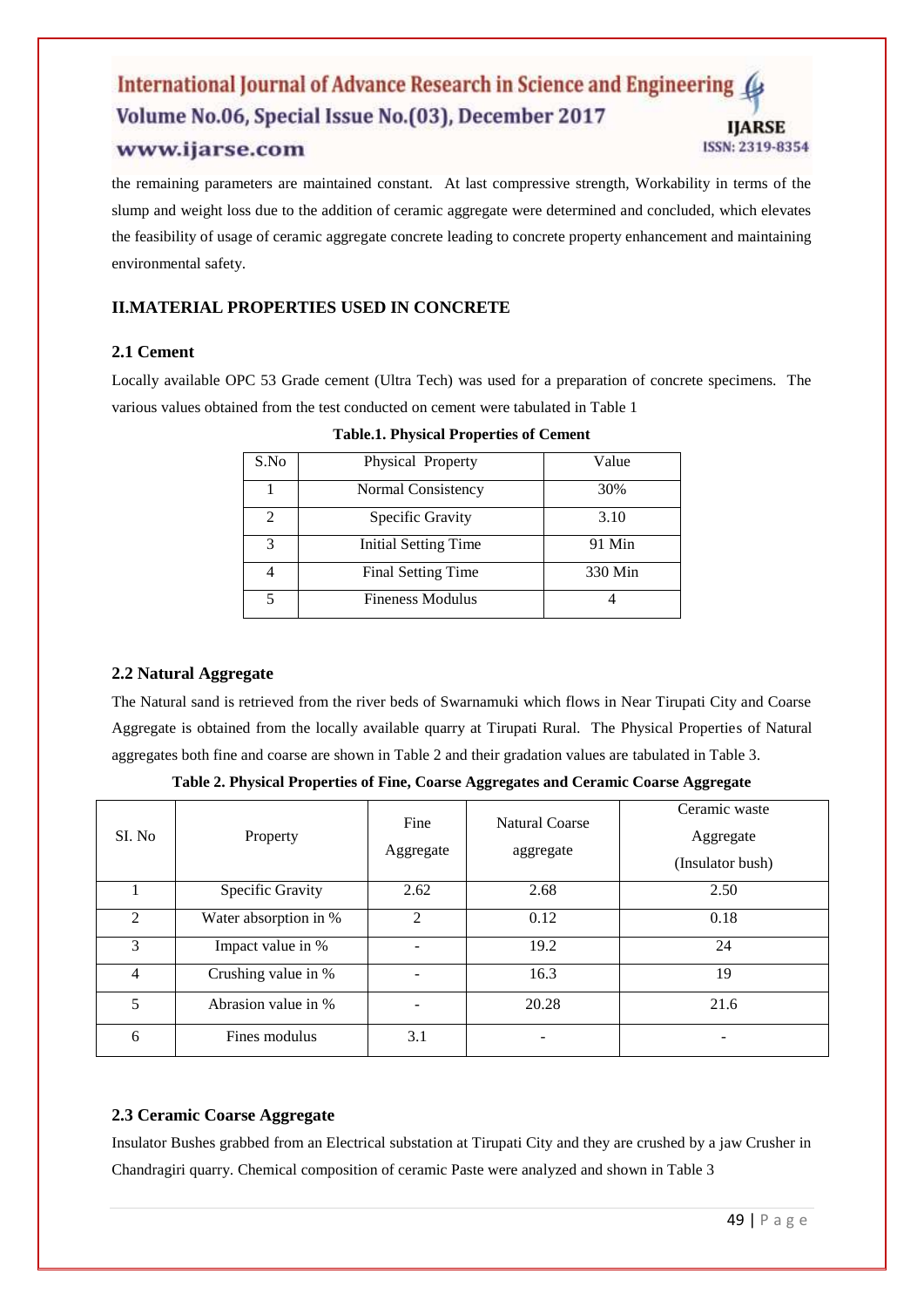### International Journal of Advance Research in Science and Engineering 4 Volume No.06, Special Issue No.(03), December 2017 **IJARSE** www.ijarse.com ISSN: 2319-8354

X-Ray Diffraction in a Philips diffract-o-meter PW3040 with CuKa radiation using a secondary Monochrometer was used to determine the micro level compounds and nominal conditions of  $40Kv$ , 30ma in range of  $10^{\circ} - 90^{\circ}$ With steps of 0.05 were employed.



| S.No           | Material                       | Percentage |
|----------------|--------------------------------|------------|
| 1              | $Si$ $O_2$                     | 68.83      |
| $\overline{2}$ | $Al_2$ $O_3$                   | 20.62      |
| 3              | Fe <sub>2</sub> O <sub>3</sub> | 5.31       |
| $\overline{4}$ | Cao                            | 2.01       |
| 5              | Na <sub>2</sub> O              | 2.06       |
| 6              | $K_2O$                         | 1.92       |
| $\tau$         | Mgo                            | 0.65       |
| 8              | TiO <sub>2</sub>               | 0.862      |
| 9              | Mno                            | 0.083      |
| 10             | $P_2O_5$                       | 0.026      |
| 11             | SO <sub>3</sub>                | 0.08       |
| 12             | L.0.1                          | 0.52       |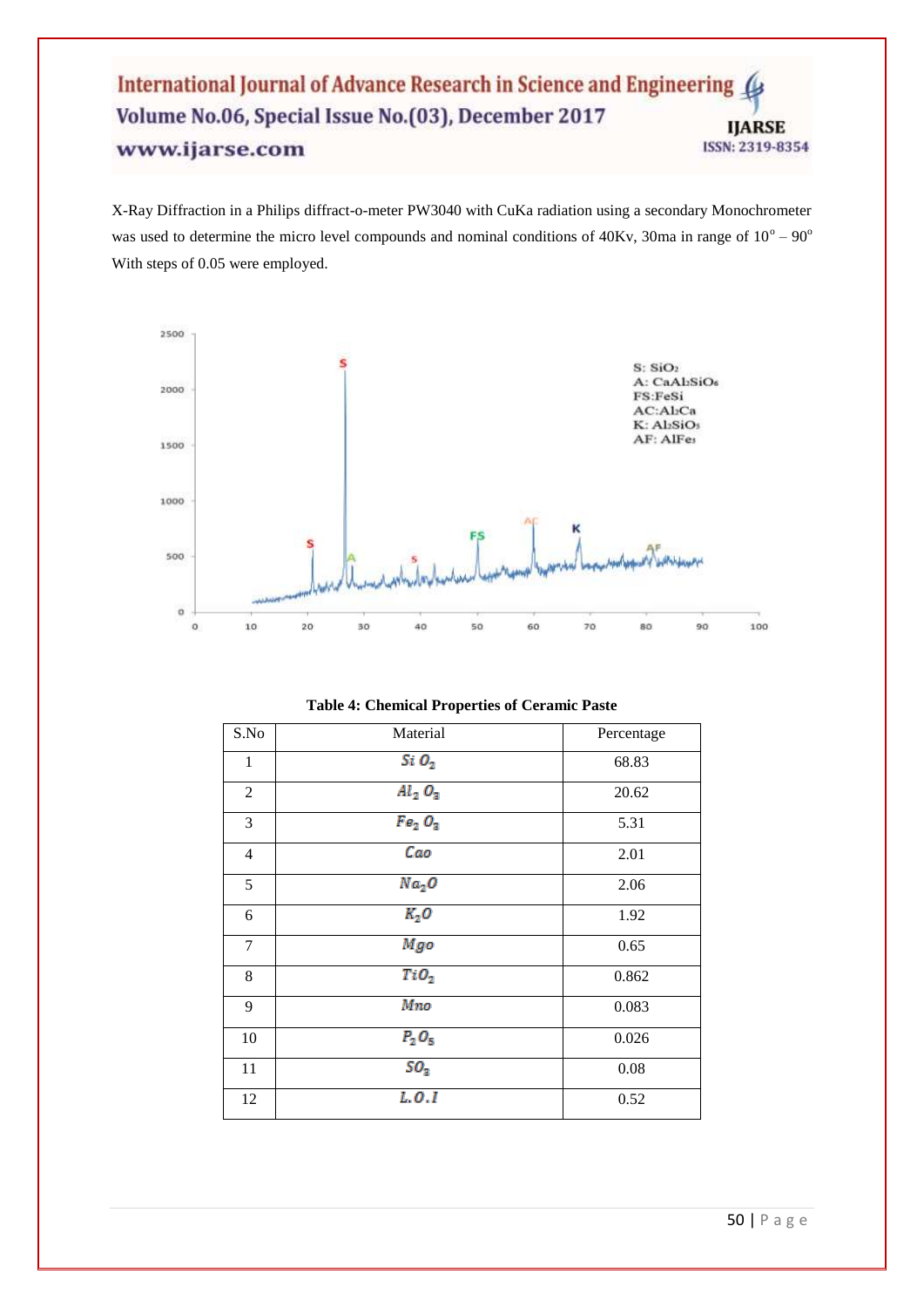#### International Journal of Advance Research in Science and Engineering Volume No.06, Special Issue No.(03), December 2017 **IJARSE** www.ijarse.com ISSN: 2319-8354

## **2.4 Mix Proportions and Test Specimens**

The present Investigation studies the partial replacement of natural coarse aggregate with ceramic coarse aggregate as 0, 20, 40, 60, 80 and 100%. Design mix has been prepared as 0.45:1:1.5:3 and cubes were cast for evaluating the strength of ceramic concrete. Water cement ratio, binder material, and fine aggregate are maintained constant only coarse aggregate is varied and replaced with ceramic coarse aggregate were shown in Table 5

| Materials (kg)            | Replacement of C.A by Ceramic Aggregate |       |       |       |       |          |
|---------------------------|-----------------------------------------|-------|-------|-------|-------|----------|
|                           | 0%                                      | 20%   | 40%   | 60%   | 80%   | 100%     |
| Cement                    | 10                                      | 10    | 10    | 10    | 10    | 10       |
| Fine aggregate            | 15.3                                    | 15.3  | 15.3  | 15.3  | 15.3  | 15.3     |
| Natural crushed aggregate | 28.8                                    | 23.04 | 17.28 | 11.52 | 5.76  | $\theta$ |
| Ceramic aggregate         | $\theta$                                | 5.76  | 11.52 | 17.28 | 23.04 | 28.8     |

**Table 5. Materials calculated for various mixes**

6 Concrete cubes of size 15cm x 15cm x 15cm are prepared to test, each 3 cubes for 7 days and 28 days after curing. 12 cubes for 7days and another 12 cubes for 28days so in total 36 Cubes were cast and tested for compressive strength and weight loss.

# **III.RESULTS AND DISCUSSION**

Results have been classified into three categories ie; workability, the compressive strength of concrete cubes for 7days and 28days, weight decrement of concrete.

### **3.1 Workability**

Workability can be measured by using slump test and compaction factor test, here in this experimental investigation both those slump test and compaction factor tests have been considered and the results for various mixes obtained are reported in Table 6

| S.No | Type of specimens | Percentage replacement of natural<br>coarse aggregate with ceramic<br>waste aggregate | Slump value in mm | Compaction<br>Factor |
|------|-------------------|---------------------------------------------------------------------------------------|-------------------|----------------------|
|      | <b>NA</b>         | 0                                                                                     | 155               | 0.94                 |
| 3    | CA20              | 20                                                                                    | 150               | 0.94                 |
| 4    | CA40              | 40                                                                                    | 150               | 0.91                 |
| 5    | CA <sub>60</sub>  | 60                                                                                    | 135               | 0.88                 |
| 6    | <b>CA80</b>       | 80                                                                                    | 122               | 0.85                 |
| 7    | CA100             | 100                                                                                   | 120               | 0.85                 |

**Table.6. Workability in terms of slump test and compaction factor**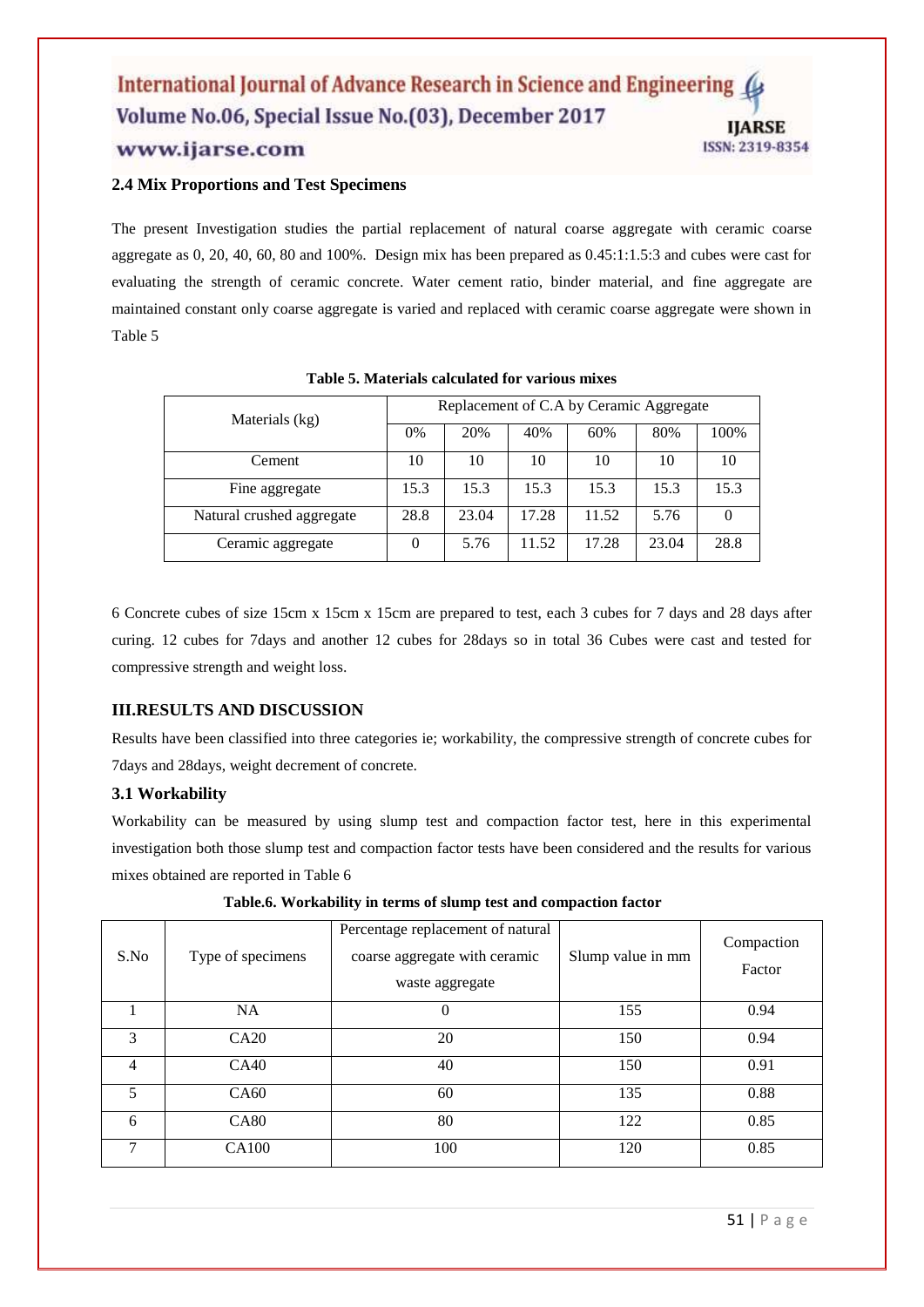#### International Journal of Advance Research in Science and Engineering ( Volume No.06, Special Issue No.(03), December 2017 **IJARSE** www.ijarse.com ISSN: 2319-8354

Workability of concrete depends upon the shape, size, surface texture and water absorption. When ceramic aggregate and natural coarse aggregate are compared, the ceramic aggregate having greater angularity, smoother surface, and higher water absorption capacity. And also from XRD analysis Ceramic aggregate possess higher pozzolanic activities due to which gel pores and cavities could not be filled with sufficient cement paste with reference to 0% replacement. Due to these factors, the workability factors such as Slump value and Compaction factor decreased gradually with increase in replacement of natural coarse aggregate with ceramic waste aggregate.

# **3.2 Compressive Strength:**

The compressive strength obtained for various replacements of ceramic coarse aggregate are reported for 7days in Table 7 and 28days in Table 8

| S.No           | % of Ceramic | Weight (gm) | Load(KN) | Compressive<br>strength(Mpa) |
|----------------|--------------|-------------|----------|------------------------------|
|                | 0            | 8154        | 825      | 36.67                        |
| $\overline{c}$ | 20           | 8013        | 790      | 35.11                        |
| 3              | 40           | 7940        | 740      | 32.89                        |
| 4              | 60           | 7879        | 653      | 29.04                        |
| 5              | 80           | 7798        | 580      | 25.78                        |
| 6              | 100          | 7705        | 530      | 23.41                        |

**Table 7. Compressive strength of ceramic aggregate concrete for 7days**

**Table 8. Compressive strength of ceramic aggregate concrete for 28days**

| S.No           | % of Ceramic | Weight (gm) | Load(KN) | Compressive<br>strength(Mpa) |
|----------------|--------------|-------------|----------|------------------------------|
|                |              | 8415        | 975      | 43.33                        |
| $\overline{c}$ | 20           | 8395        | 945      | 42.07                        |
| 3              | 40           | 8212        | 940      | 41.78                        |
| 4              | 60           | 8138        | 930      | 41.33                        |
| 5              | 80           | 8004        | 915      | 40.74                        |
| 6              | 100          | 7889        | 795      | 35.41                        |

Compressive Strength of Concrete obtained from the strength of aggregate, the strength of cement paste and bond strength between cement paste and aggregate. Thought Ceramic coarse aggregate possess higher values of impact value, crushing value and abrasion value than the Natural aggregate. Ceramic aggregate concrete behavior under compression is reduced.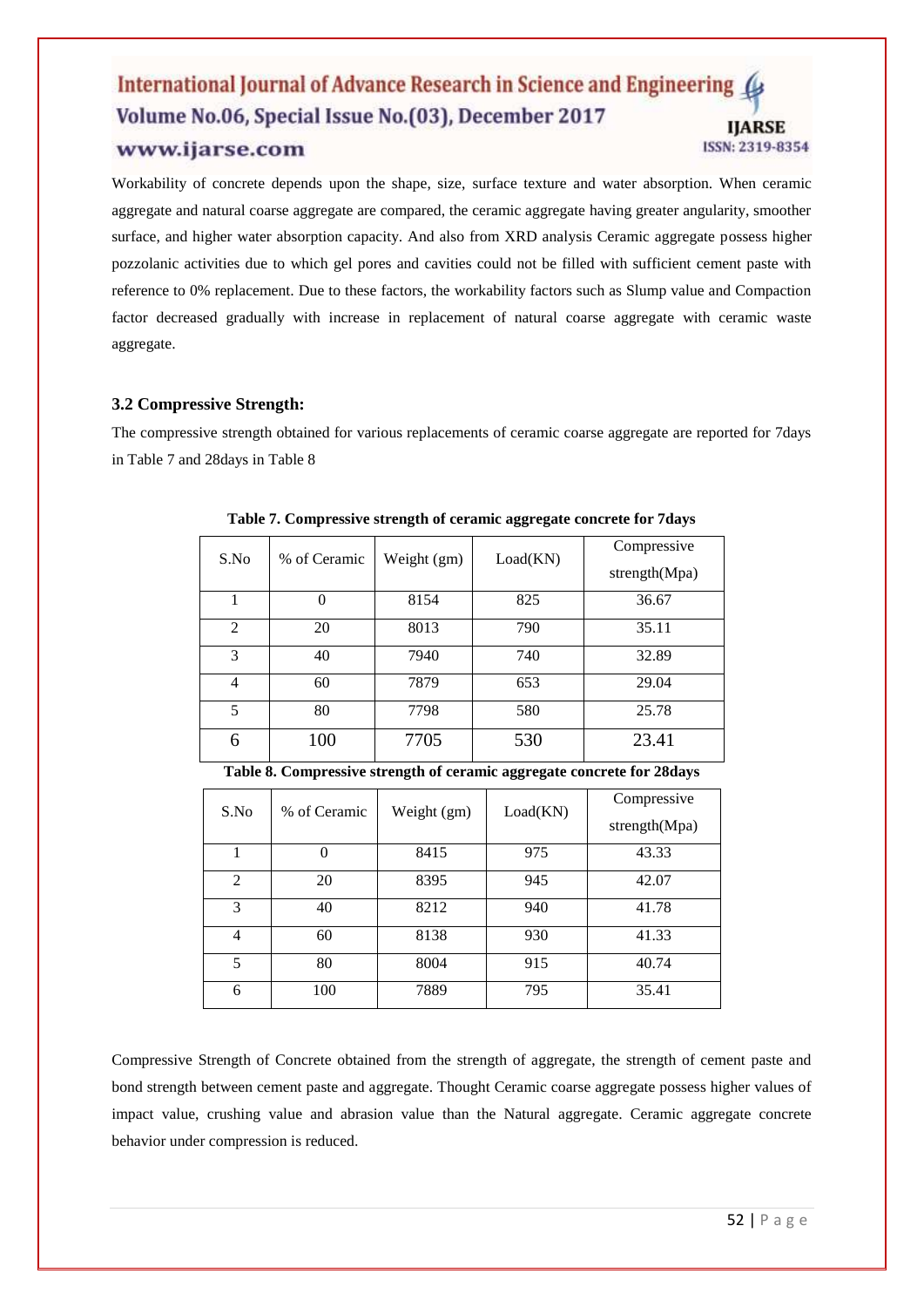#### International Journal of Advance Research in Science and Engineering Volume No.06, Special Issue No.(03), December 2017 **HARSE** www.ijarse.com ISSN: 2319-8354

The decrement in compressive strength is due to its brittle nature, poor bonding between the cement paste and coarse aggregate due to its porcelain surface nature.

## **3.3 Weight loss obtained**

Since the weight to volume ratio ie; density of natural aggregate is higher than that of ceramic coarse aggregate, reduction in the weight has been observed with the increase of replacement. The percentage of weight of for 7 and 28days have been tabulated in Table 9

| <b>TYPE OF</b><br><b>SPECIMENS</b> | 7-DAYS IN % | 28-DAYS IN % |
|------------------------------------|-------------|--------------|
| CA20                               | 1.72        | 0.23         |
| CA40                               | 2.62        | 2.41         |
| CA60                               | 3.37        | 3.29         |
| <b>CA80</b>                        | 4.36        | 4.88         |
| <b>CA100</b>                       | 5.50        | 5.50         |

**Table 9: Percentage of weight loss of ceramic coarse aggregate when compared to natural Aggregate**

# **IV. CONCLUSION**

1. The slump value and compaction factor gradually decreased with increase in replacement of coarse aggregate by ceramic aggregate due to smooth surface texture.

2. The decrease in compressive strength of ceramic aggregate concrete was mainly because of its poor bonding with cement and brittle nature of aggregates.

3. Weight loss is obtained with increment of ceramic coarse aggregates due to lower density ceramic aggregates when compared to natural coarse aggregates

### **V. FUTURE SCOPE**

1. Further investigation can be done to obtain an optimum dosage of ceramic coarse aggregate replaced with natural Coarse aggregate.

2. Since acids are stored in Ceramic vessels, there is a chance that ceramic addition can reduce the acid effect on concrete, so the effect of acid on ceramic aggregate concrete can be studied.

3. In this present Investigation, as the strength is getting reduced due to bonding nature, there is a scope of the study to increase the bond between cement ceramic aggregate.